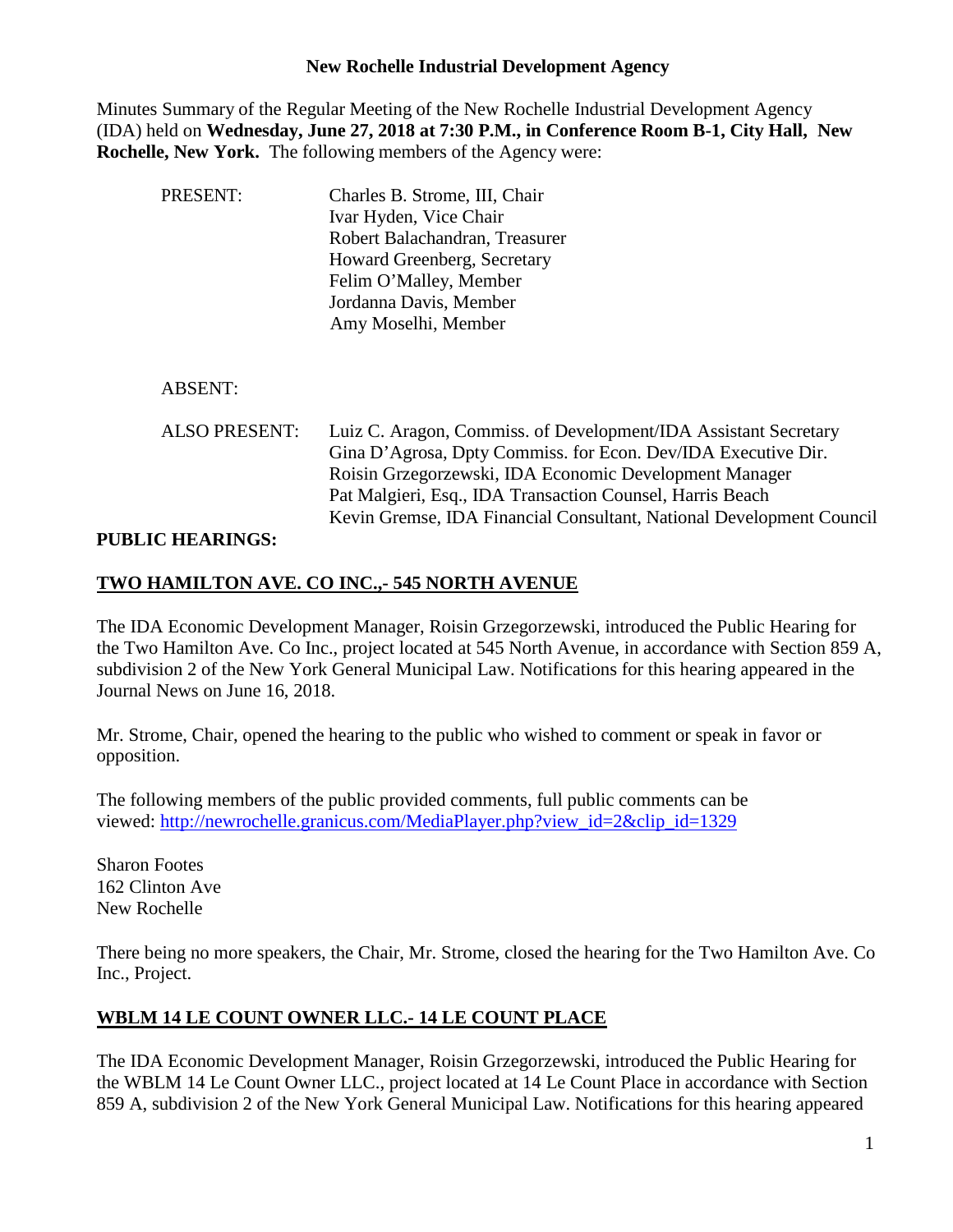in the Journal News on June 16, 2018.

Mr. Strome, Chair, opened the hearing to the public who wished to comment or speak in favor or opposition.

Mr. Aragon, Commiss. Of Development/IDA Assistant Secretary, made a statement on the record explaining the reason for the length of the PILOT.

The following members of the public provided comments, full public comments can be viewed: [http://newrochelle.granicus.com/MediaPlayer.php?view\\_id=2&clip\\_id=1329](http://newrochelle.granicus.com/MediaPlayer.php?view_id=2&clip_id=1329)

Any comment submitted in writing has been attached.

Frank Ward 137 Hillandale Drive New Rochelle

Denise Ward 137 Hillandale Drive New Rochelle

Michael Yellin 38 Lakeside Drive New Rochelle

Darren Gannon 28 Moran Place New Rochelle

Dorothy Oliver 162 Clinton Ave New Rochelle

Greg Gorman 26 Ellenton Ave New Rochelle

Ulric Hermans-Binder Submitted written comment only, attached.

There being no more speakers, the Chair, Mr. Strome, closed the hearing for the WBLM 14 Le Count Owner LLC, Project.

#### **IDA Meeting was called to order by the Chair, Mr. Strome.**

**Roll Call was taken.**

**Announcements:** None.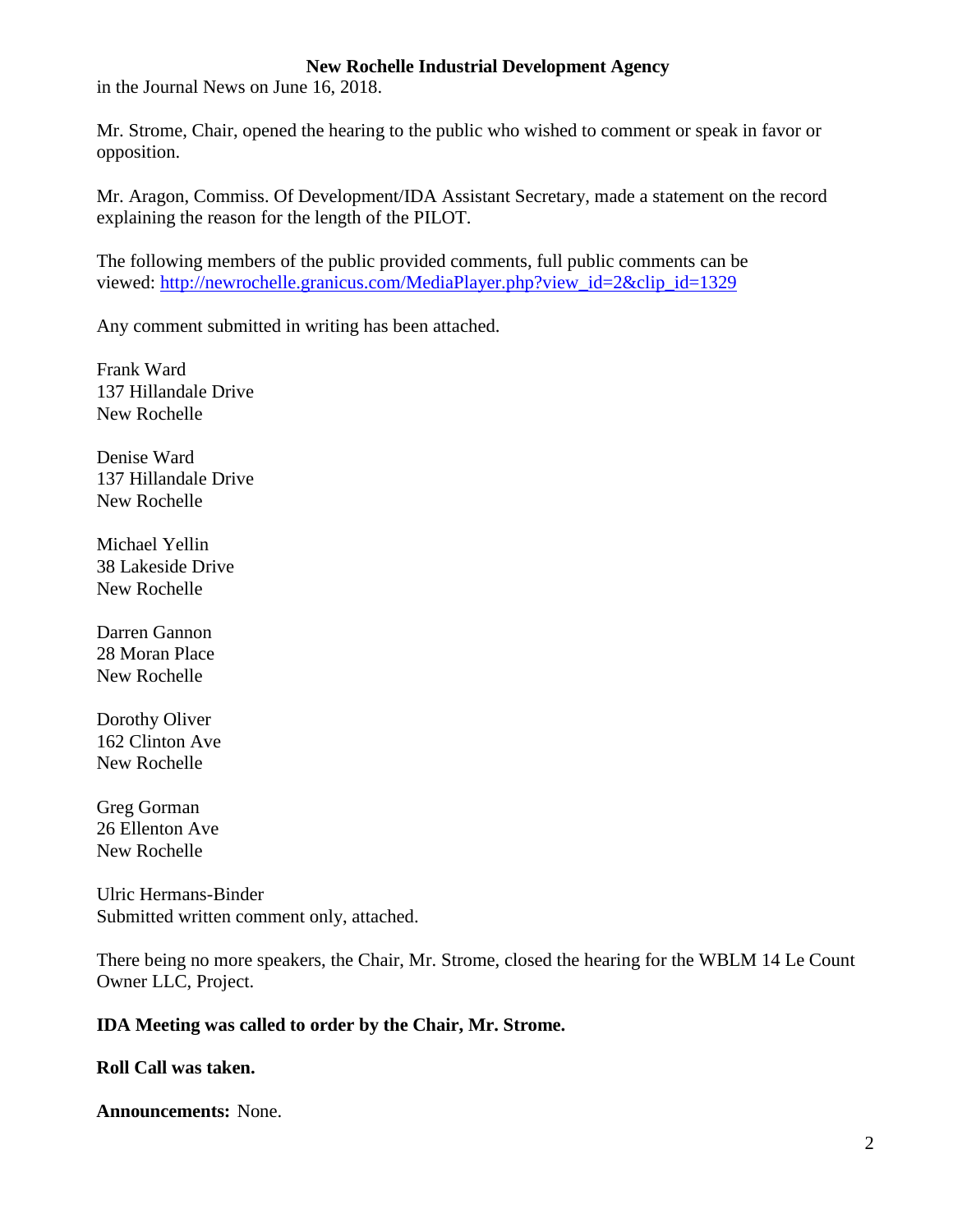**Minutes:** A motion was made by Mr. Balachandran and seconded by Mr. O'Malley to approve the May 30, 2018 Minutes; and was unanimously approved.

# **Two Hamilton Ave. Co., Inc.- 545 North Avenue- Authorization**

Ms. D'Agrosa explained that the applicant proposes: (i) the restoration and preservation of the existing two-story building with the first floor remaining as commercial retail; (ii) the conversion of the second floor from office space to twelve (12) rental apartments; and (iii) the construction of four floors to be added to the existing two-story building to include forty-four (44) rental units, totaling fifty-six (56) rental units.

Ms. D'Agrosa explained that the applicant is here for authorization and is seeking an approximately \$120,000 mortgage recording tax exemption, a \$524,708 sales tax exemption and requesting a 20 year PILOT that conforms with the UTEP. National Development Council ("NDC"), the IDA's financial consultant, has reviewed and is in support of the proposed incentive request. Additionally, the IDA Finance Subcommittee has reviewed and is in support of the proposed incentive request.

The Board provided questions and comments.

Kevin Gremse, NDC, came to the podium to further explain the financial benefits of the project.

A motion to approve was made by Mr. Strome and seconded by Mr. Balachandran. All in favor, the motion passed.

# **WBLM 14 Le Count Owner LLC-14 Le Count Place- Authorization**

Ms. D'Agrosa explained that the applicant proposes Phase 1 of a two-phase development project. In Phase 1 the applicant proposes the construction of 379 rental apartments in a 27-story structure consisting of 80% market rate rental units and 20% affordable units. The residential development includes retail space, amenity space, and 169 parking spaces. Approximately 450,930 square feet of the project consists of the residential development and approximately 6,170 square feet of the project is retail space. The project proposes to create 76 affordable housing units to be leased to households who earn at or below 50% and up to 60% of the Westchester AMI

Ms. D'Agrosa explained that the applicant is here for authorization and is seeking an approximately \$1,148,000 mortgage recording tax exemption, a \$5,108,206 sales tax exemption and is requesting a 30 year PILOT. As contemplated by the UTEP the 30 year PILOT is provided by the Agency because the affordable housing portion is using low income tax credits. National Development Council ("NDC"), the IDA's financial consultant, has reviewed and is in support of the proposed incentive request. Additionally, the IDA Finance Subcommittee has reviewed and is in support of the proposed incentive request.

The Board provided questions and comments.

Kevin Gremse, NDC, came to the podium to further explain the financial benefits of the project.

A motion to approve was made by Mr. Balachandran and seconded by Mr. Greenberg. All in favor, the motion passed.

# **RXR Church-Division Tower A Holdings LLC- 26 Division Street- Inducement & Set Public**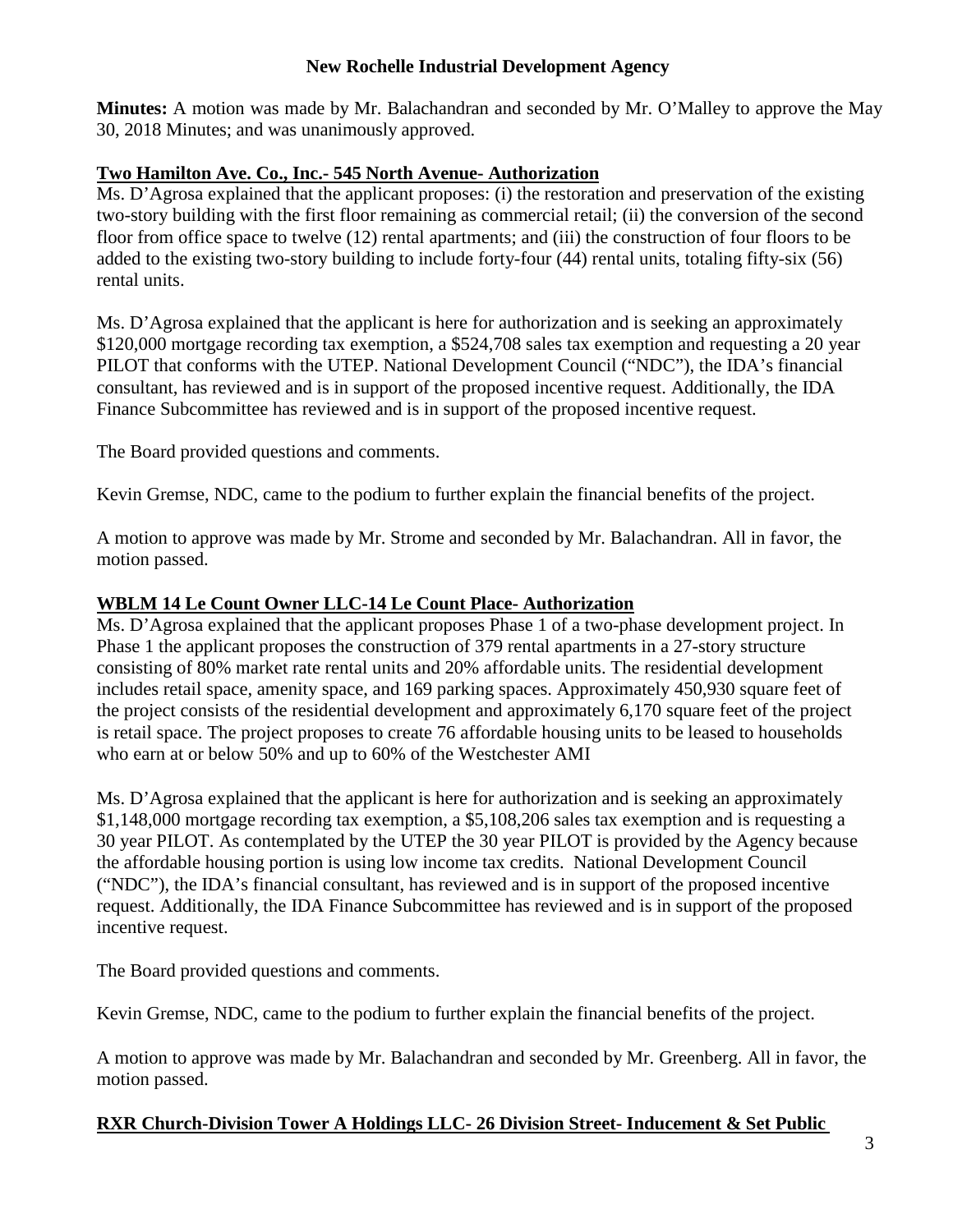# **Hearing**

Ms. D'Agrosa explained that the applicant proposes the construction of a 28-story mixed-use commercial/residential project expected to include 354 residential rental units. This is the first phase of a two-phase development that consists of the construction of two 28-story towers. The proposed development includes approximately 408,472 square feet of residential area, approximately 17,405 square feet of amenity space, and approximately 13,617 square feet of commercial space and a residential lobby on the ground floor. Additionally, the project proposes the construction of 354 parking spaces in a multi-level valet parking structure which will utilize stacked parking. The Project also includes the development of a public plaza between the two proposed towers.

Ms. D'Agrosa explained that the applicant is here for inducement and the setting of a public hearing and is seeking an approximately \$1,405,200 mortgage recording tax exemption and an estimated \$5.025M sales tax exemption. Additionally, the applicant is requesting a 20 year PILOT, in conformance with the UTEP.

National Development Council ("NDC"), the IDA's financial consultant, will review the requested incentive request. Additionally, the IDA Finance Subcommittee will review the requested incentive request. The Final proposed incentive requested, including the proposed PILOT schedule, will be made public prior to the scheduled Public Hearing in connection with this project.

Mr. Peter Wise, DelBello Donnellan Weingarten Wise & Wiederkehr and Andrew Donchez of RXR came to the podium on behalf of the applicant and further explained the project.

The Board provided questions and comments.

A motion to approve inducement and set a public hearing for July 25, 2018 was made by Mr. Strome and seconded by Mr. Hyden. All in favor, the motion passed.

# **RXR Church-Division Tower B Holdings LLC- 26 Division Street- Inducement & Set Public Hearing**

Ms. D'Agrosa explained that the applicant proposes the construction of a 28-story mixed-use commercial/residential project expected to include 376 residential rental units. This is the second phase of a two-phase development described before. The proposed development includes approximately 445,858 square feet of residential area, approximately 13,648 square feet of amenity space, and approximately 12,054 square feet of commercial space and a residential lobby on the ground floor. Additionally, the project proposes the construction of 457 parking spaces in a multilevel valet parking structure which will utilize stacked parking.

Ms. D'Agrosa explained that the applicant is here for inducement and the setting of a public hearing and is seeking an approximately \$1,122,550 mortgage recording tax exemption and an estimated \$5.49M sales tax exemption. Additionally, the applicant is requesting a 20 year PILOT, in conformance with the UTEP.

National Development Council ("NDC"), the IDA's financial consultant, will review the requested incentive request. Additionally, the IDA Finance Subcommittee will review the requested incentive request. The Final proposed incentive requested, including the proposed PILOT schedule, will be made public prior to the scheduled Public Hearing in connection with this project.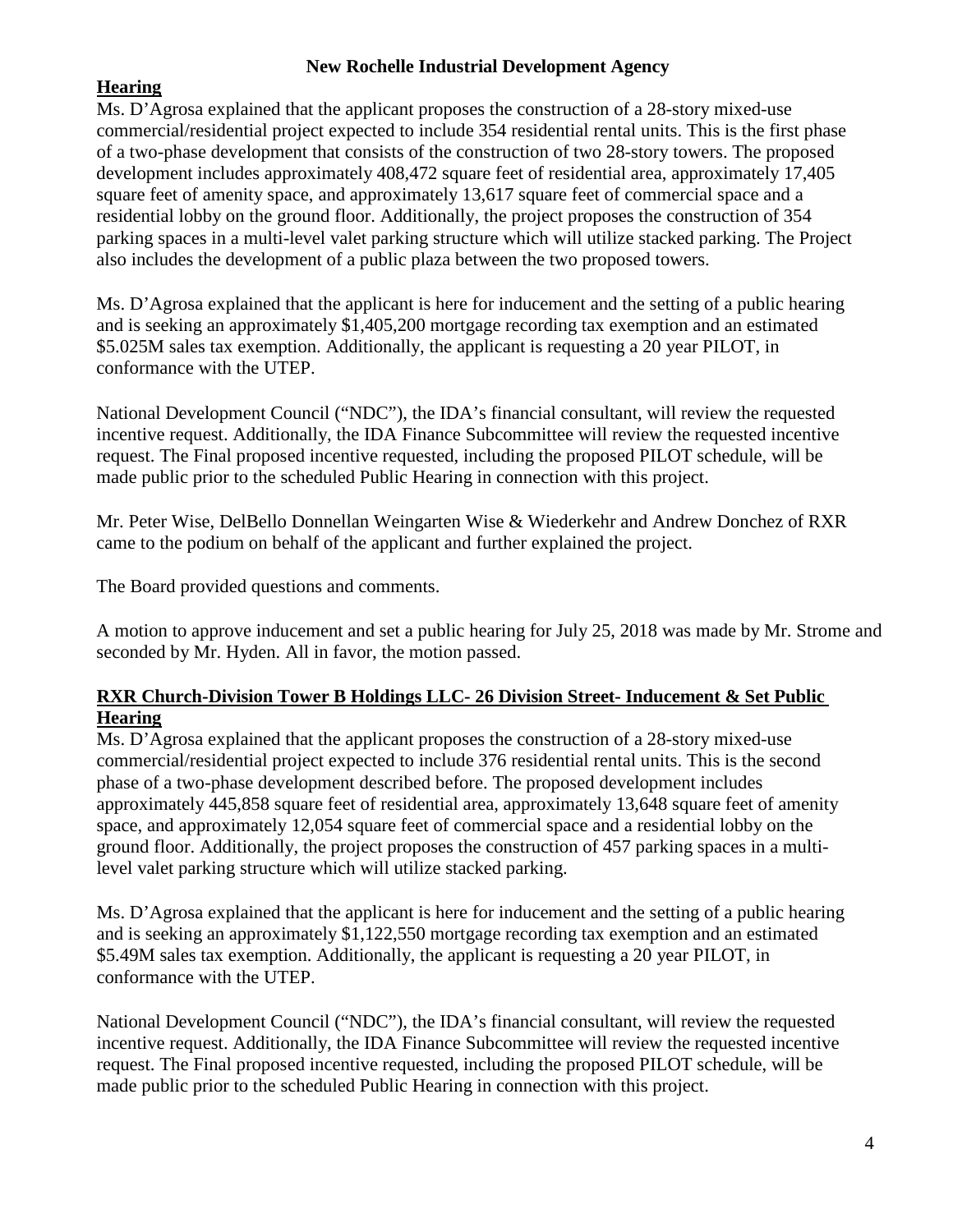Mr. Peter Wise, DelBello Donnellan Weingarten Wise & Wiederkehr and Andrew Donchez of RXR came to the podium on behalf of the applicant and further explained the project.

The Board provided questions and comments.

A motion to approve inducement and set a public hearing for July 25, 2018 was made by Mr. Greenberg and seconded by Mr. Balachandran. All in favor, the motion passed.

# **277 NR Company LLC- 277 North Avenue- Inducement & Set Public Hearing**

Ms. D'Agrosa explained that the applicant proposes the demolition of the existing improvements on the property and the construction of a 23 story mixed-use commercial/residential project expected to include 442 residential rental units. The proposed development includes approximately 378,000 gross square feet of residential area, approximately 18,000 square feet of amenity space, and 13,000 net square feet of commercial/retail space. Additionally, there is a 66,000 square foot, 471 parking space, 24/7 staffed valet parking garage with a no-post mechanical stacker lift system.

Ms. D'Agrosa explained that the applicant is here for inducement and the setting of a public hearing and is seeking an approximately \$1,303,339 mortgage recording tax exemption and an estimated \$4,243,981 sales tax exemption additionally, the applicant is requesting a 20 year PILOT. National Development Council ("NDC"), the IDA's financial consultant, will review the requested incentive request. Additionally, the IDA Finance Subcommittee will review the requested incentive request. The Final proposed incentive requested, including the proposed PILOT schedule, will be made public prior to the scheduled Public Hearing in connection with this project.

Mr. Peter Wise, DelBello Donnellan Weingarten Wise & Wiederkehr and Casey Fisher of 277 NR Company came to the podium on behalf of the applicant and further explained the project.

The Board provided questions and comments.

A motion to approve inducement and set a public hearing for July 25, 2018 was made by Mr. Strome and seconded by Ms. Davis. All in favor, the motion passed.

# **New Business/Discussion:**

None.

**Next Meeting:** Wednesday, July 25, 2018 at 7:30PM.

**Adjournment**: Mr. Balachandran made a motion to adjourn the meeting, seconded by Mr. Greenberg. All in favor, the motion passed.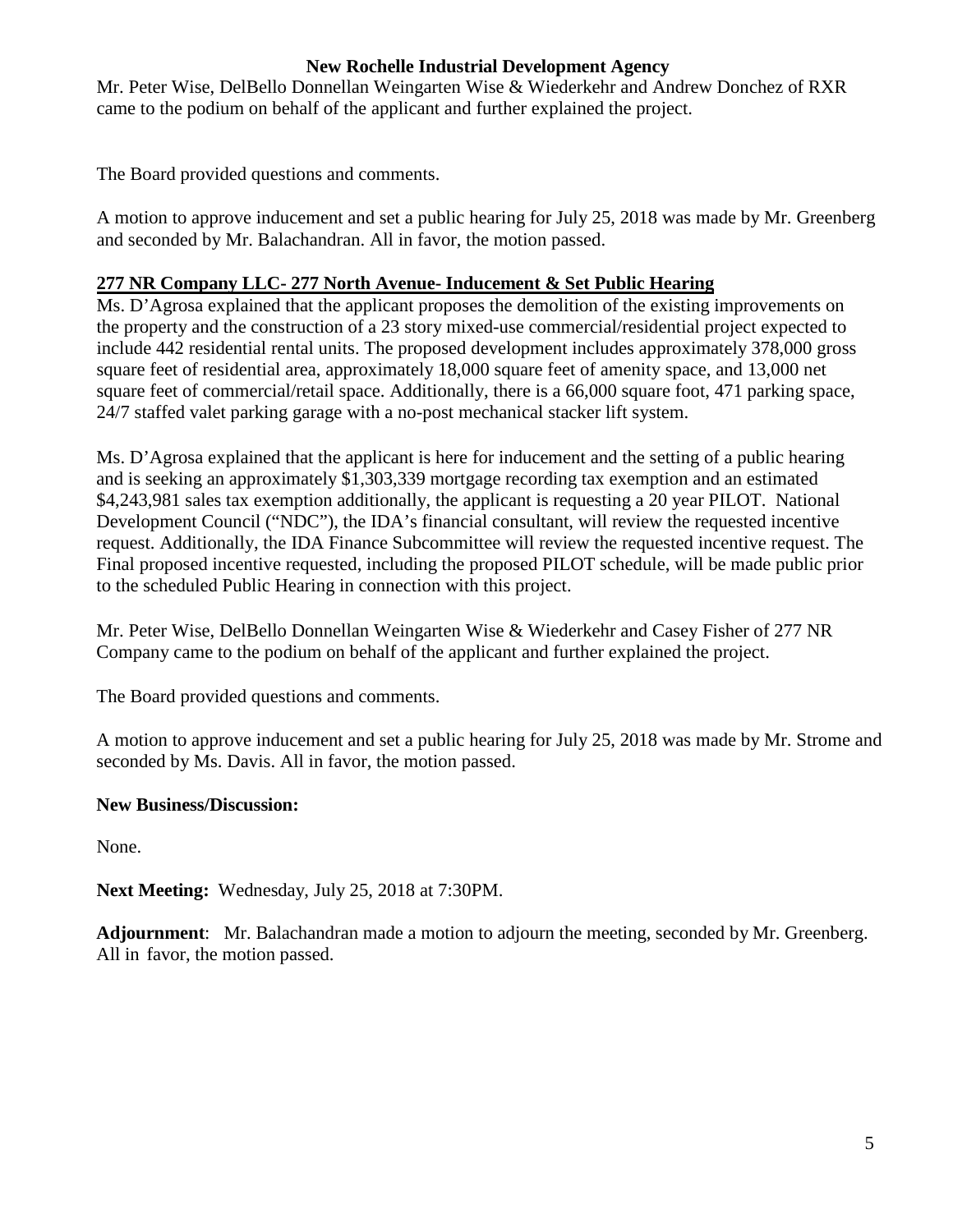Frank Ward 137 Hillandale Drive

When the citizens of New Rochelle reluctantly approved the downtown development project, one thing we were assured was that tax abatements would only be "in the beginning," because as New Rochelle's downtown development "took off," we would no longer need to induce developers to come here.

We were assured that the mistakes of the past like those that had occurred at places like "The Avalon" would never happen again.

And yet, over the past few months, it has seemed, that history has very much been repeating itself, and not in a good way.

Are we gearing up for a new Echo Bay? We'll see.

Why are we giving away over six million dollars to buy a developer's comfort? A project that has 6000 square feet of retail and 457,000 square feet of residential space? A project that has way too few parking spaces-less than half a parking space per unit.

A project that seems to have a calculator problem. Are we supposed to believe that 87 2 bedroom units will produce only 15 children? Do we really all look that stupid? The study by WXY was based on one bedroom and studio units, and not nearly as many two bedroom units as are proposed in this project.

The drain and impact of a building of this size on our City is enormous. And yet, our IDA is poised to give away even more of our tax dollars. That is outrageous and it is irresponsible.

The impact on fire services, water, sewer, police is incredible. Shadow effect. Wind effect. The Final environmental impact study which said all of these issues will be looked at....when are they going to be looked at? The IDA cannot commit to giving away taxpayer dollars until the full impact of every single phase of this project is calculated to its last detail.

To do so with only tentative guesses would be wrong and a breach of your duties to us, and we will hold you accountable.

Thank you.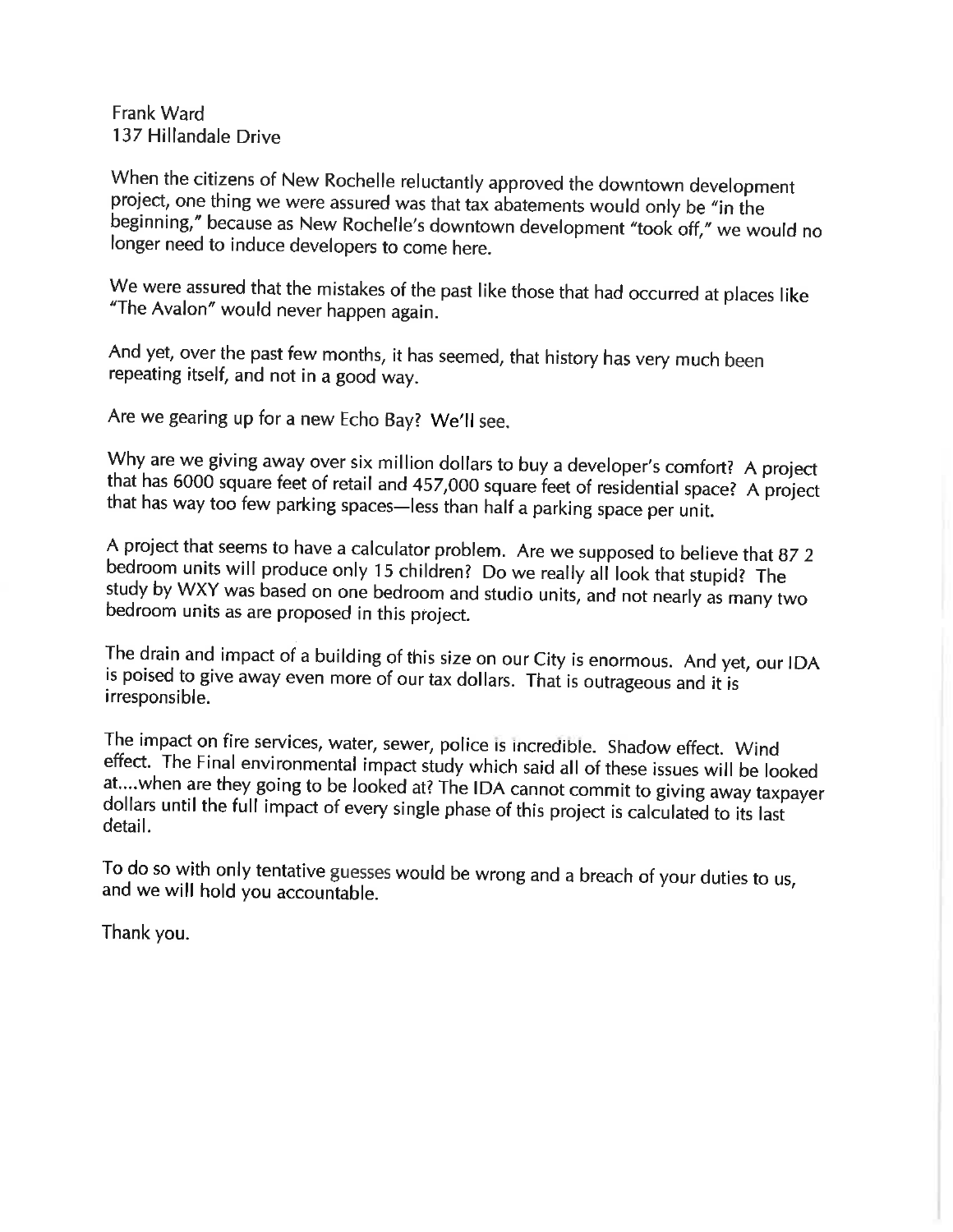Denise Ward 137 Hillandale Drive

I am all for development. Development is a good thing. I'm a real estate attorney. A commercial real estate attorney. I represent developers and lenders. So I do understand the benefits of development on the economy.

However, before the IDA gives away hard earned taxpayer dollars, there must be an absolute justification. There must be an absolute economic benefit that rises above a standard of, "the developer won't be able to build the project."

Let's take a look at this 14 LeCount project.

They are asking for these tax dollars:

\$1,148,000 mortgage recording tax exemption \$5,108,206 sales tax exemption.

Let's look at what that means.

That means that's \$6,256,206 in tax dollars that the residents of New Rochelle have to come up with the keep the lights on, the pay the salaries of the employees, to pay their health care benefits, to have the trash picked up, to have the snow removed, to fill the potholes, and to keep the building department open.

Almost 6.3 million dollars. That's an awful lot of tax dollars.

But that's only the beginning of what they're asking for.

In addition, they're asking for a 30 year PILOT.

30 years. That's incredible.

30 years, after we were promised that 30 year deals were over. That they wouldn't happen again.

We're being told that this abatement is necessary because they are offering an extra 10% in affordable housing units, in exchange for some favorable lending from HUD. Therefore, HUD is requiring this abatement.

That's their problem.

That's their deal, not ours.

We aren't requiring this extra 10%. They're offering it. Who's getting the benefit of it? Not us. We're paying, though. That's for sure.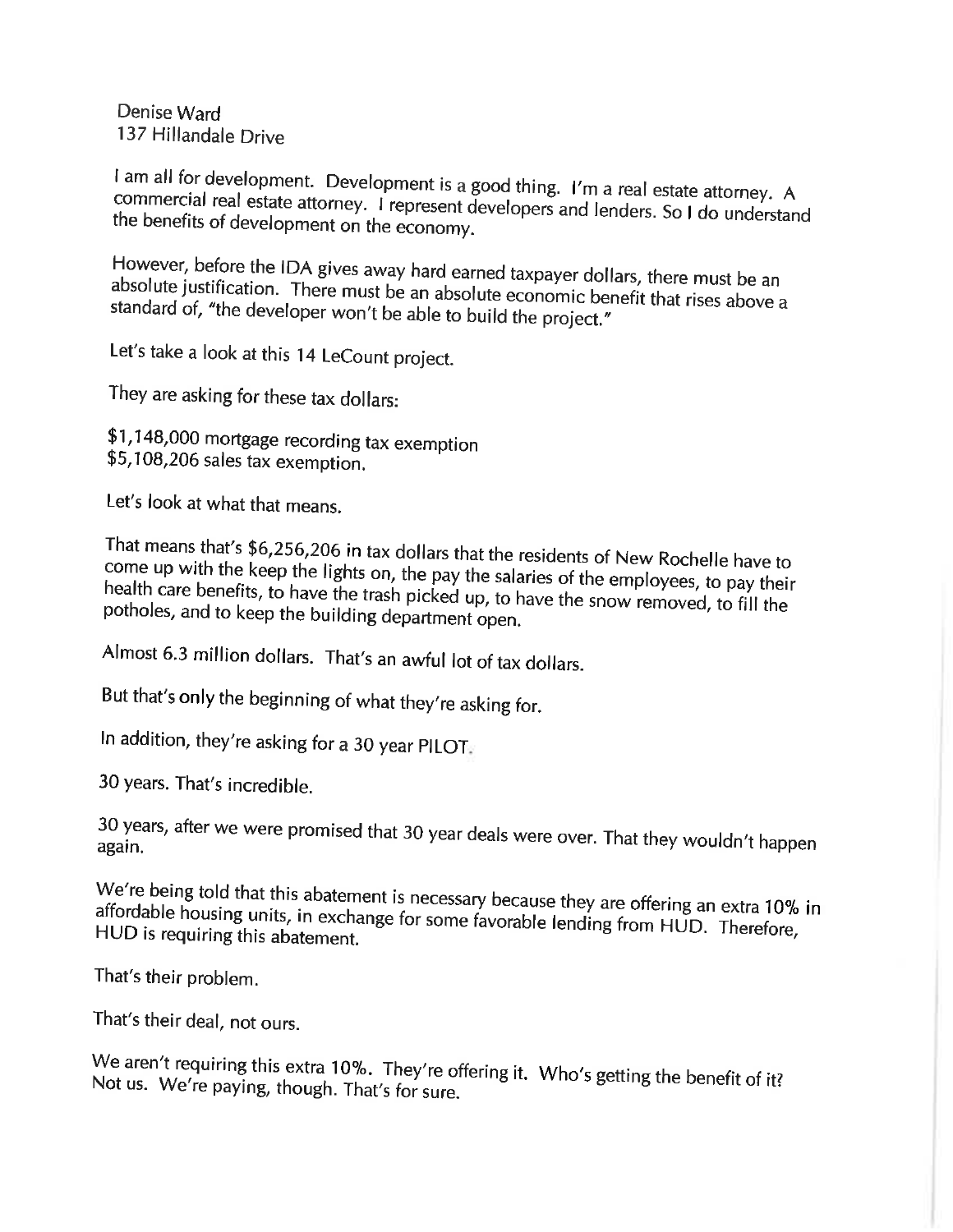If they'd like a 30 year abatement on the extra 10% of the affordable units, perhaps the IDA should consider that-and only on those units. But no others. So, a 30 year abatement on 10 % of the units. A 20 year abatement on the rest. That's it.

The reality is, we will have no way of monitoring whether or not 20% of the units are affordable housing. And I'm certainly not in favor of creating another government job to

And by the way.

With any sale of the building, the abatement is OVER. Done. What happened at the Avalon buildings was a travesty to the residents of New Rochelle, when those buildings were sold multiple times. The developers made money, and the City lost money. Many times over. The value of those buildings were in the abatements.

If the developer can't afford to do the project without his partners in the citizens of New Rochelle, then he can't afford to do the project. That may not be the answer the developer wants, but it's the answer this IDA has to give. You are responsible to the residents of this city. You are responsible for OUR money. You are OUR fiduciaries. You cannot just invest our money thoughtlessly.

Be forewarned. We aren't going to let this go.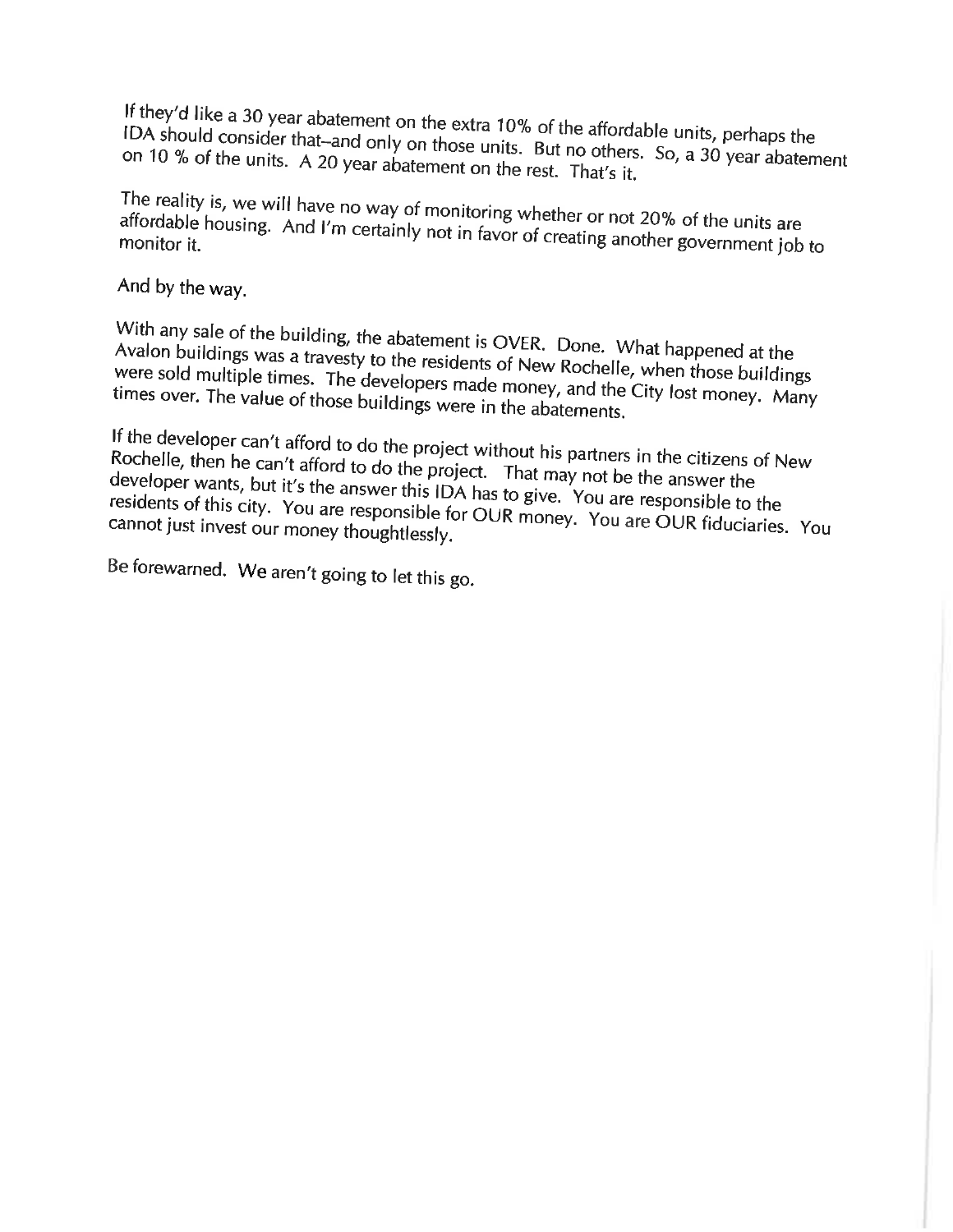#### **Statement** New Rochelle IDA 14 LeCount Pl. June 27, 2018

My name is Michael Yellin I live at 38 Lakeside Drive. Thank you for this opportunity to provide testimony at the hearing regarding the 14 LeCount place application.

I am co-chair of the New Rochelle Alliance for Justice, an alliance of faith, community, and labor groups organizing for equitable power sharing, as well as the advancement of civil and human rights in New Rochelle.

Month after month, we see applicants come before you seeking what amounts to tens of millions of dollars of financial support from the public for their developments.

The people of New Rochelle deserve a return on their investments in the form of good, family-supporting jobs that lead to careers.

We believe that, with so many projects in the works and in the pipeline, now is the time for the IDA to adopt policies that address job standards which have teeth, are enforceable, and, therefore, fulfill the IDA's mission to promote economic vitality, prosperity, and to improve the standard of living for ALL New Rochelle residents.

We commend you for revising the IDA Application language to encourage, "... where feasible, the use of local labor and the payment of the area standard wage during construction of projects." And we appreciate your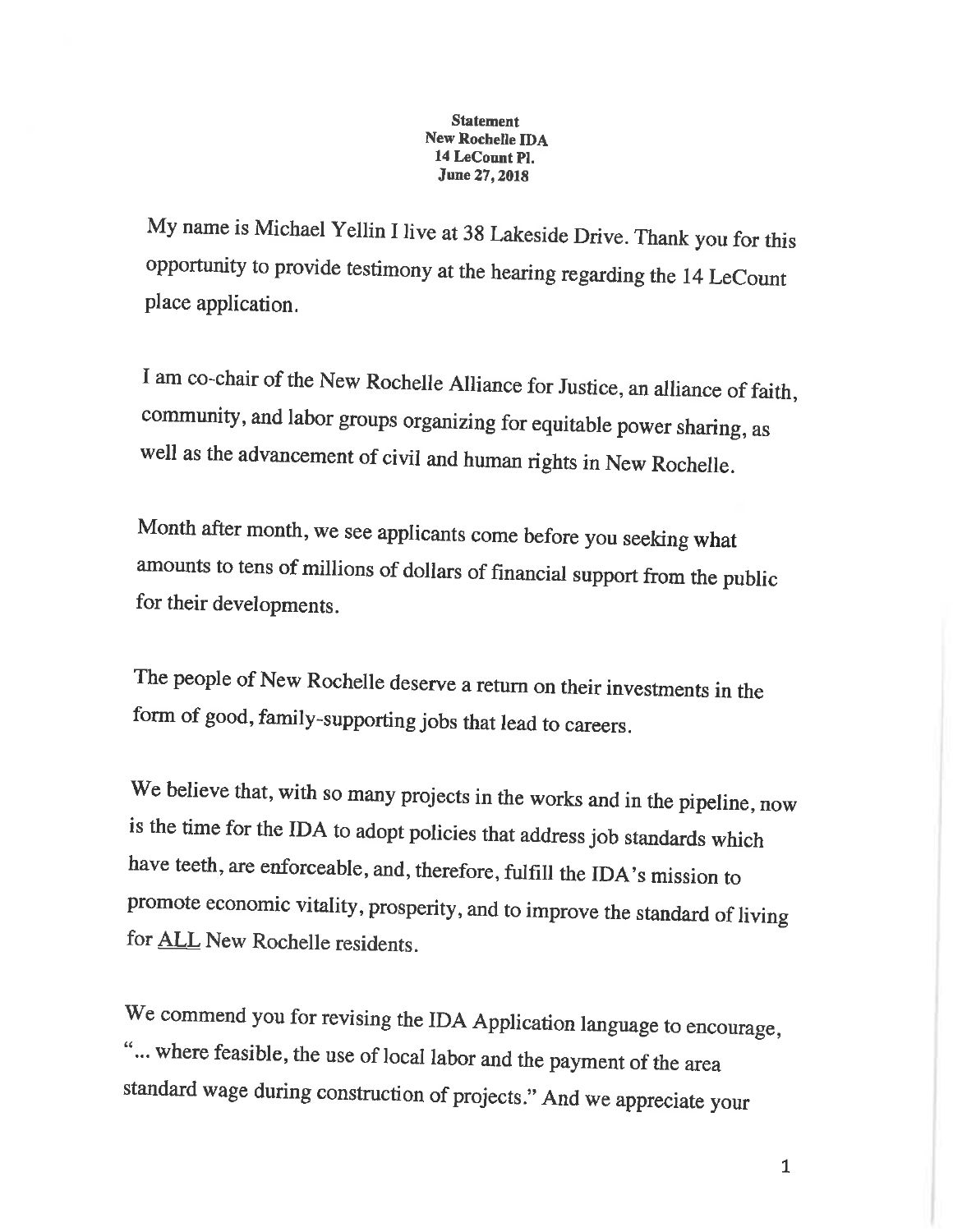strengthening that goal by adopting and continuing to amend the City's Economic Opportunity and Nondiscrimination Policy.

Unfortunately, these policies have no teeth. Here are a couple of suggestions to help achieve your stated mission:

Strengthen the apprenticeship language in the Uniform Tax Exemption Policy to mandate that all contractors participate in federal or state-approved apprenticeship programs with a record of a successful number of actual graduates over a 5-year period for all construction trades in which they employ workers.

Require that either prevailing wages be paid or that the developer negotiates a Project Labor Agreement with the Building and Construction Trades Council of Westchester and Putnam Counties.

These policies would go a long way to ensure:

- a career path for our youth,
- workers are paid family supporting wages that strengthen our community,
- and construction is of the highest quality and done on budget and on time.

By adopting such policies, you can ensure the public gets a fair return on its investments through IDA subsidies.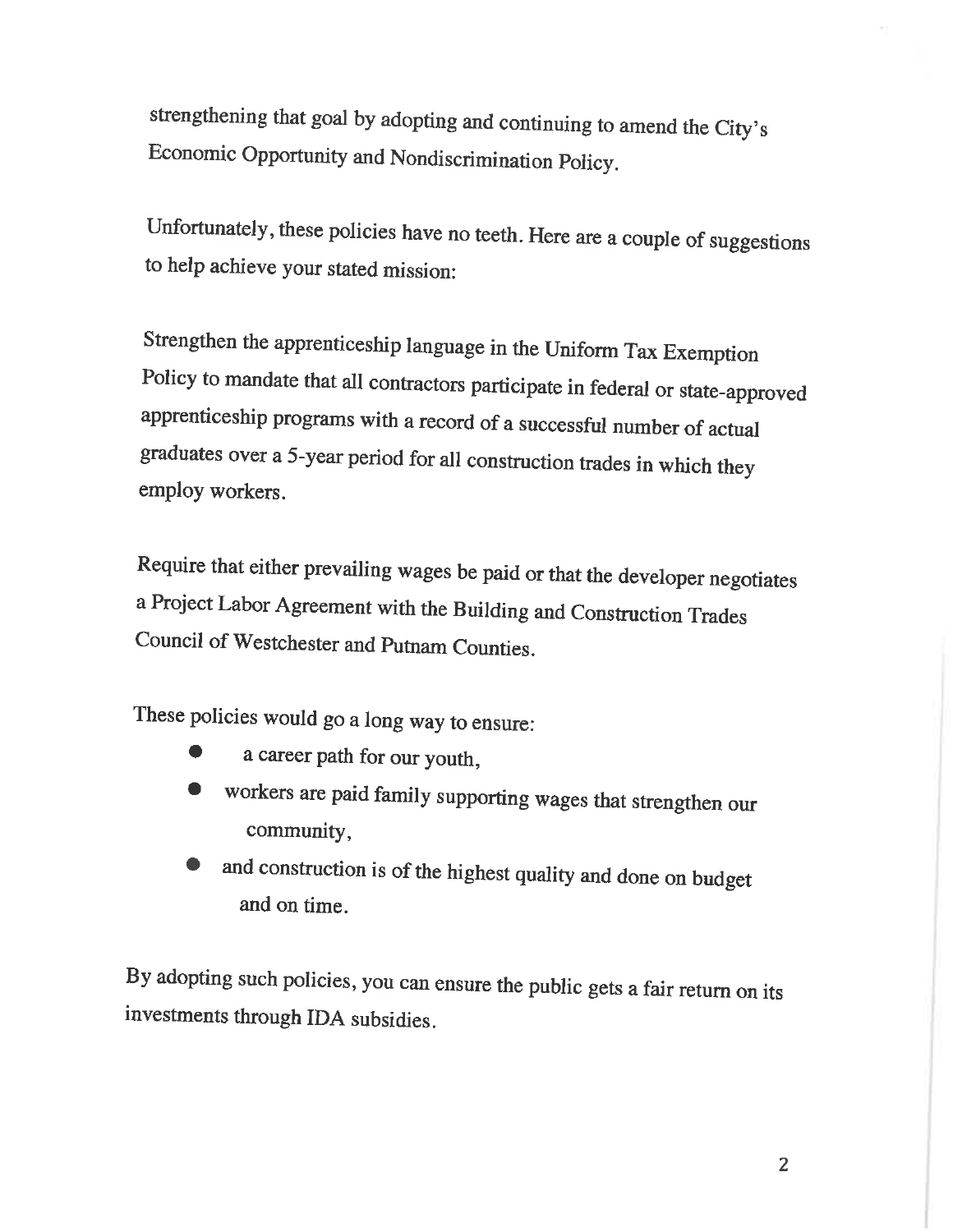We look forward to working with you to make sure the benefits of the redevelopment are shared equitably in our City.

Thank you.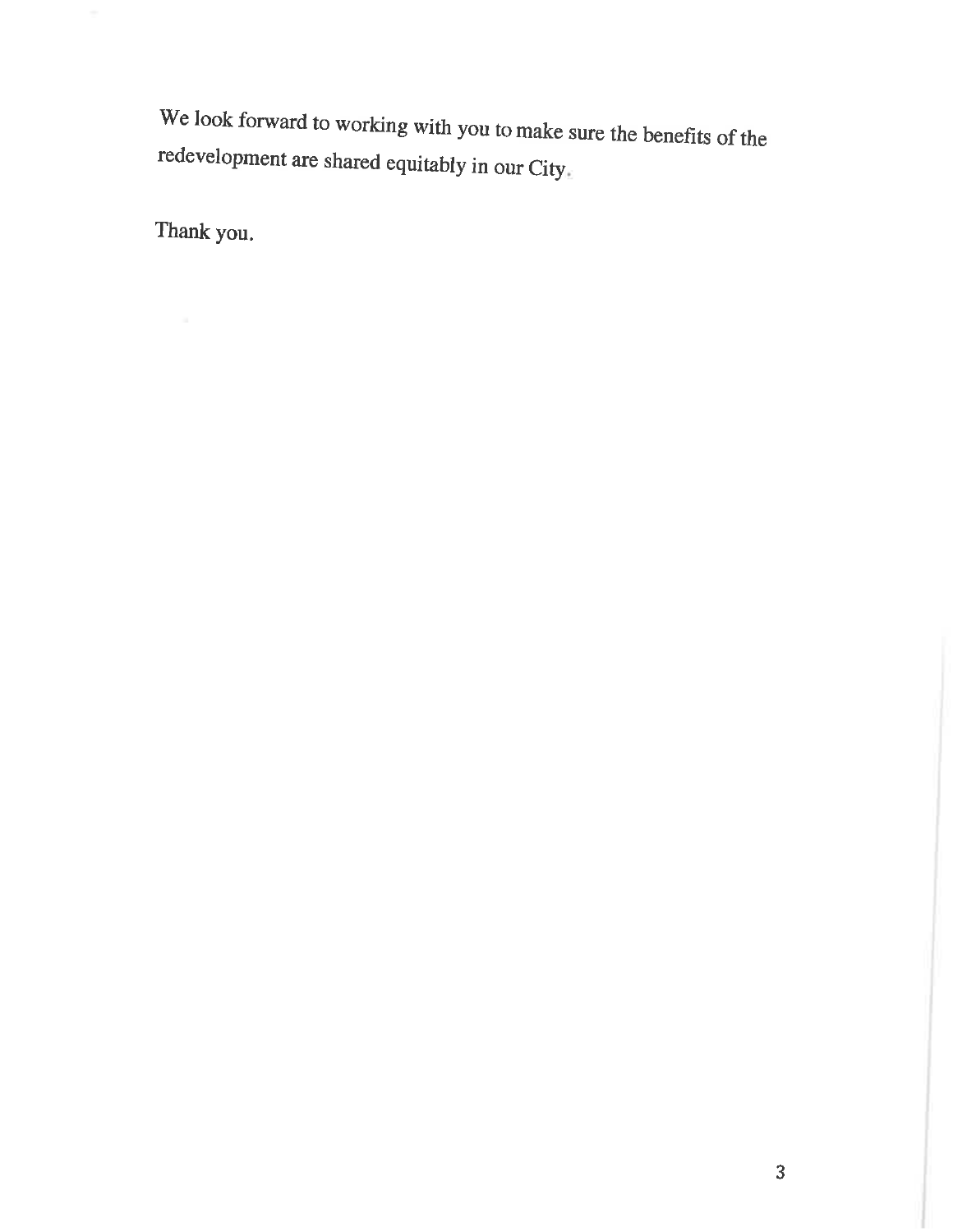# **Statement New Rochelle IDA** 14 LeCount Pl. June 27, 2018

My name is Ulric Hermans-Binder. I'm here to talk about the application for public investment in the form of tax abatements for WBLM 14 LeCount Place.

I am from New Rochelle, and I am a member of the New Rochelle youth chapter of the NAACP. I am proud to say that in April I became an apprentice with UA Local 21 Plumbers and Steamfitters - on my way to a lifelong career in construction that will provide me with training, benefits, and strong wages.

The pre-apprenticeship program that completed was run by the Westchester Building Trades with significant support from the local community. It provided me with the opportunity to reach my goal of becoming an apprentice and, in time, a union journeyman with all the benefits that brings.

I am also proud to say that I am now on the job at RXR's first development, the Loews project at 587 Main Street. When RXR hired a union contractor to do the